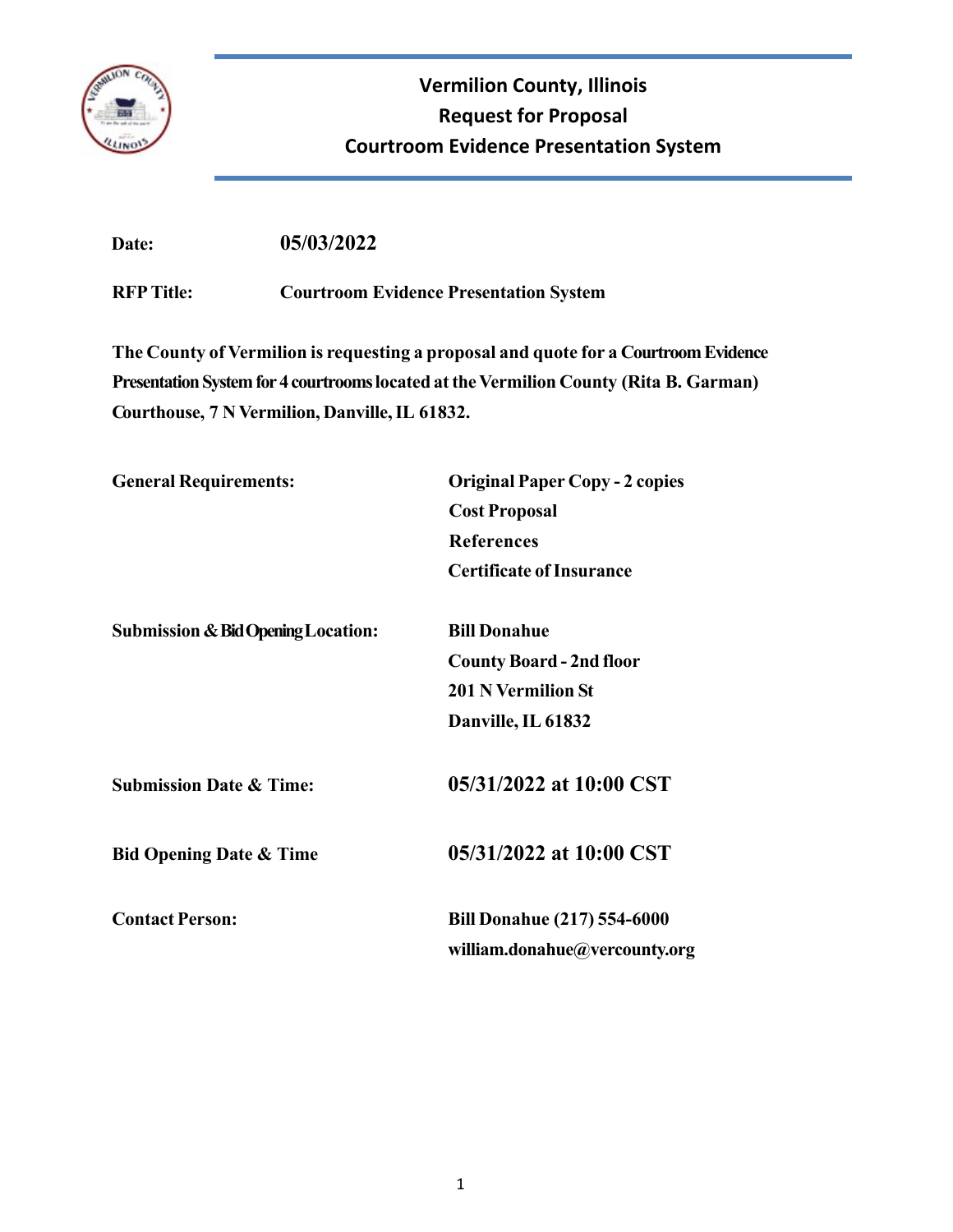## **Vermilion County, IL Request for Proposal Courtroom Evidence Presentation System**

## **Table of Contents**

| <b>Procurement Schedule and Response Format</b> |
|-------------------------------------------------|
| L.                                              |
|                                                 |
| <b>Statement of Work</b>                        |
| L.                                              |
| II. Background: Technology Environment  8       |
|                                                 |
|                                                 |
|                                                 |
|                                                 |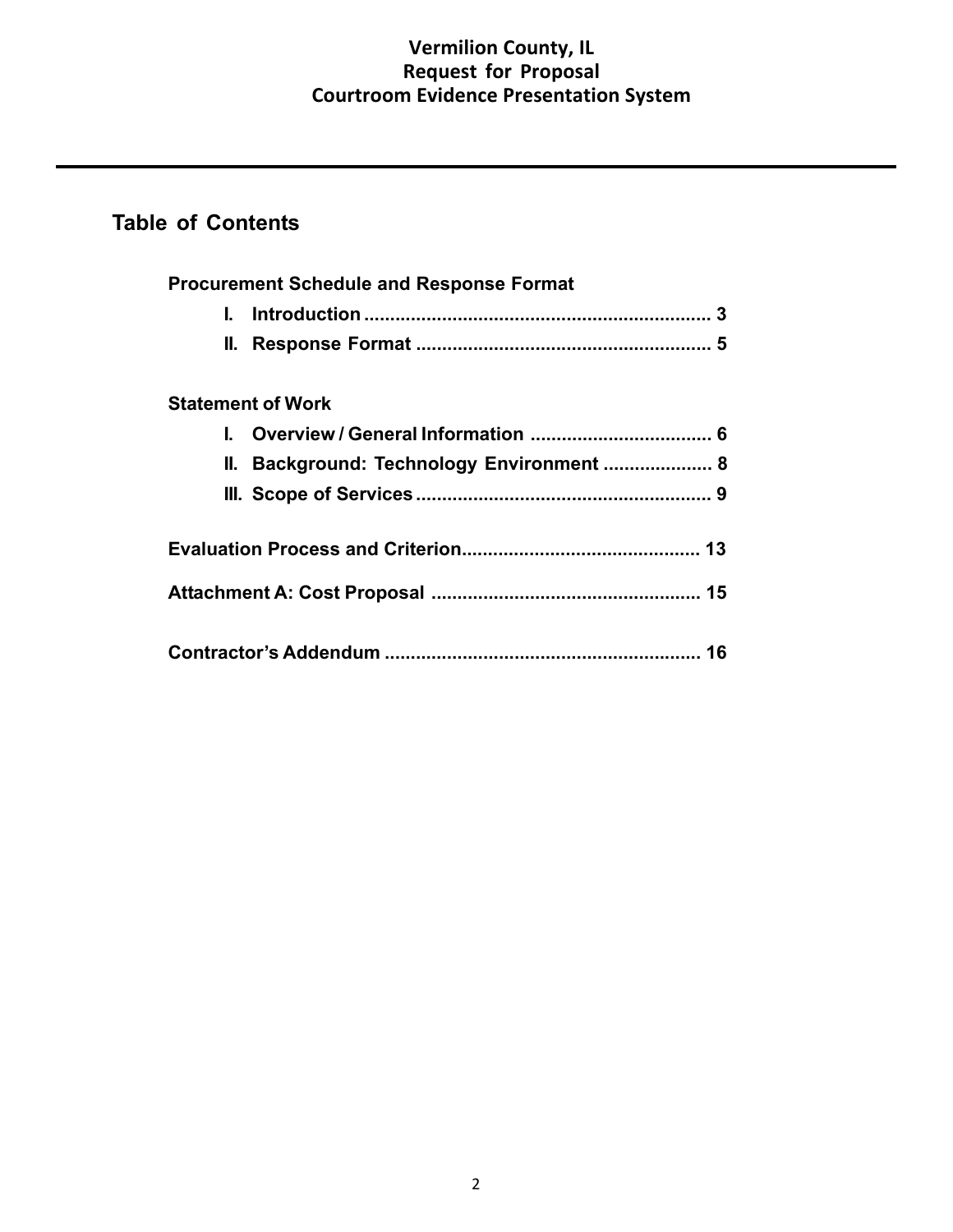## **I Introduction**

**Vermilion County, Illinois is soliciting proposals from qualified service providers to provide and install a Courtroom Evidence Presentation System for 4 courtrooms located at:**

## **Vermilion County (Rita B. Garman) Courthouse 7 North Vermilion Danville, IL 61832**

## **The Schedule for this request for proposal is as follows**

| <b>Activity</b>                                | Date       |
|------------------------------------------------|------------|
| <b>RFP Release</b>                             | 05/03/2022 |
| <b>Deadline for Question Submission</b>        | 05/23/2022 |
| Deadline for Proposal Submission & Bid Opening | 05/31/2022 |
| <b>Notification of Selected Vendor</b>         | 06/30/2022 |
| <b>Notice to Proceed (contract signed)</b>     | 07/15/2022 |

## **A. Bidders Conference**

**There will be no bidders conference for this proposal. Bidders may contact Karen Rudd at Technology Services for a walk-thru of the building site and courtroom locations.**

**B. Question Submission**

**All questions pertaining to this request and/or the scope of services should be directed to:**

> **Karen Rudd, Technology Services Director phone: 217-554-6060 e-mail: karenr@vercounty.org**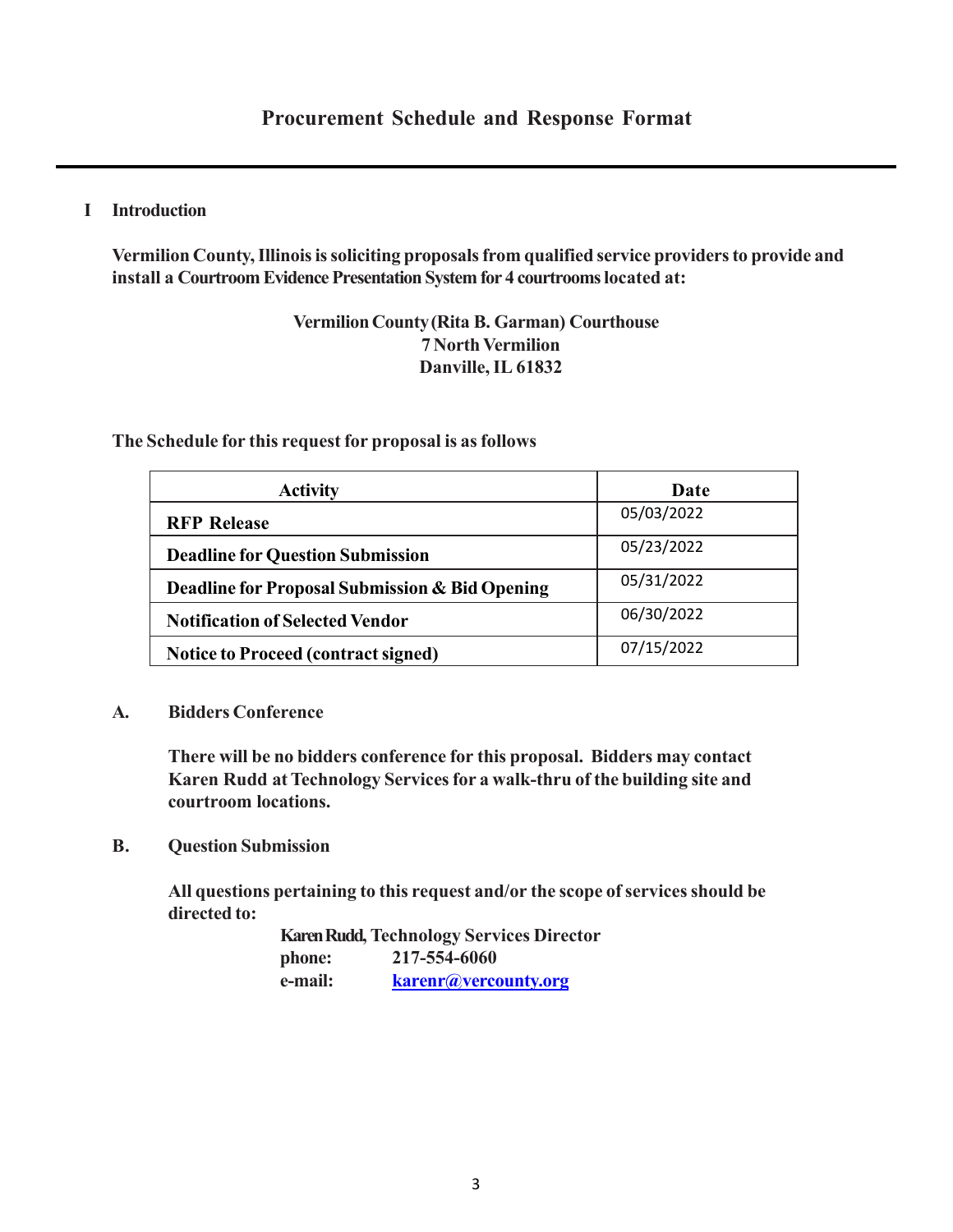## **C. Proposal Submission**

- **1. Proposals: An original RFP hard copy response (2 copies) shall be returned in a sealed envelope bearing the name and address of the respondent. The proposal must follow the Response Format as defined on page 5.**
- **2. Delivery: Proposals may be mailed or hand delivered to the following address:**

**Courtroom Evidence Presentation System Bill Donahue, Vermilion County Board 201 N Vermilion St - 2nd Floor Danville, IL 61832**

**The County shall not be responsible for late delivery. There will be no exceptions. The County will not be liable in any way for any costs incurred by vendors in replying to this RFP.**

## **Miscellaneous:**

**All documents (printed or electronic) submitted on response to this RFP or during any interview or demonstration shall become the property of the County and will not be returned to the Vendor.**

**The County reserves the right to cancel this RFP at any time. The County reserves the right to withhold final action on the RFP if further evaluation of the proposal or vendor is deemed necessary by the County. Vermilion County reserves the right to reject all RFPs in their entirety. Vermilion County reserves the right to award the contract in any manner deemed in the best interest of its citizens. The County reserves the right to waive any irregularity in the format of the RFP or immaterial defect in any RFP.**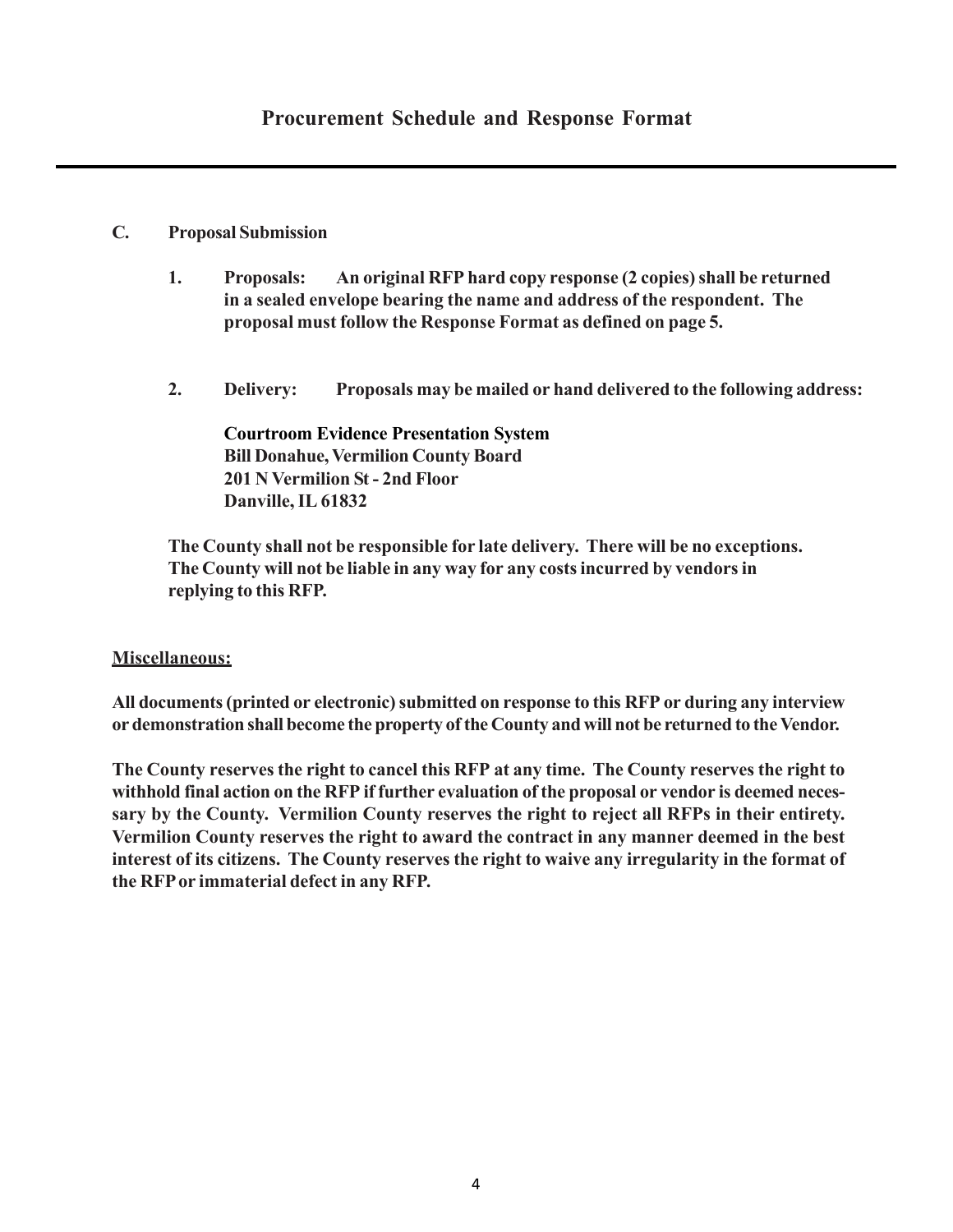## **II Response Format**

**Proposals are to include the following sections:**

| <b>Response Format</b>                                                        |
|-------------------------------------------------------------------------------|
| 1. Customer List and References: at least 2 references (limit 2 pages)        |
| 2. Sample Proposed Contract with contractor's addendum as attached to the RFP |
| 3. Cost and Time Proposal                                                     |

## **Note:**

**Offerors are not to cite costs anywhere else in the base proposal outside of the cost proposal. The evaluation team shall review cost only after evaluating all other information in the proposal.**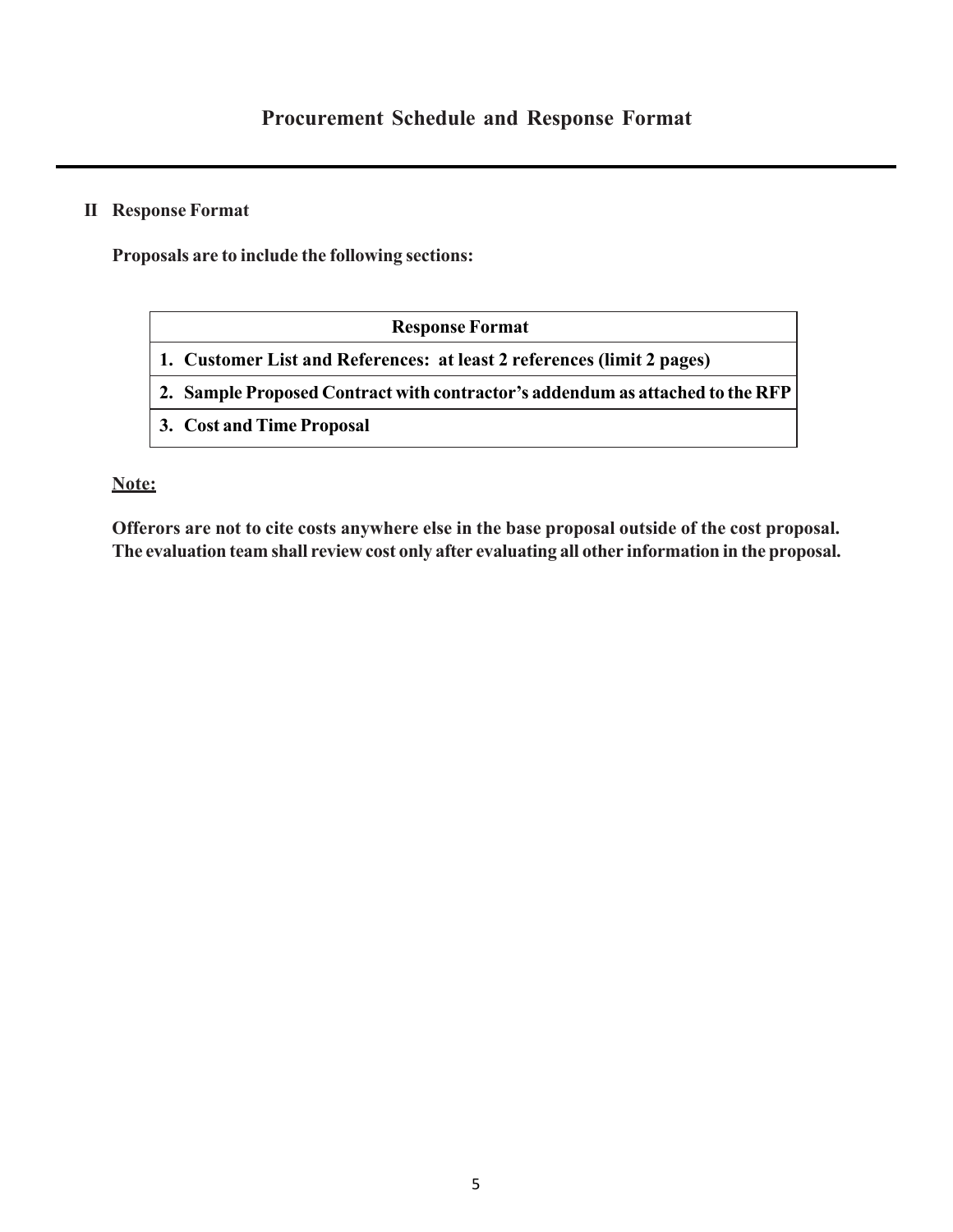## **I. Overview / General Information**

Potential vendors are advised to review all sections of this RFP carefully and to follow instructions completely, as failure to make a complete submission as described elsewhere herein may result in rejection of the proposal.

Alternative approaches and/or methodologies to accomplish the desired or intended results of this procurement are solicited. However, proposals which depart from or materially alter the terms, requirements, or scope of work defined by this RFP will be rejected as being non-responsive.

All costs associated with developing or submitting a proposal in response to this RFP, or to provide oral or written clarification of its content shall be borne by the vendor. The County assumes no responsibility for these costs.

All pricing submitted will be considered to be firm and fixed unless otherwise indicated herein.

Proposals misdirected to other County locations, or which are otherwise not present at the County Board at the time of opening for any cause will be determined to be late and will not be considered. For the purposes of this requirement, the official time and date shall be that of the time clock in the County Board 2nd floor office.

It is intended that an award pursuant to this RFP will be made to a prime vendor who will assume responsibility for all aspects of the work. Joint venture and cooperative proposals will not be considered. Subcontracts are permitted, provided that this is clearly indicated in the vendor's proposal and the subcontractor(s) to be used is identified in the proposal.

Vermilion County desires and expects bids based on the ability of the vendor to meet or exceed the requirements contained in this request. Contracts will be awarded to the vendor that Vermilion County determines to be best able to provide the mandated information and capabilities.

Vermilion County will review the proposals, and may require additional information or clarification by one or more of the qualified vendors as part of the final selection process. Vermilion County reserves the right to request further information from any finalist vendor it may choose. Vermilion County also reserves the right to accept, reject or negotiate modifications to any proposal as it shall, in its sole discretion, deem to be in its best interest. The determination of adequacy of qualifications shall be at the sole discretion of the Vermilion County.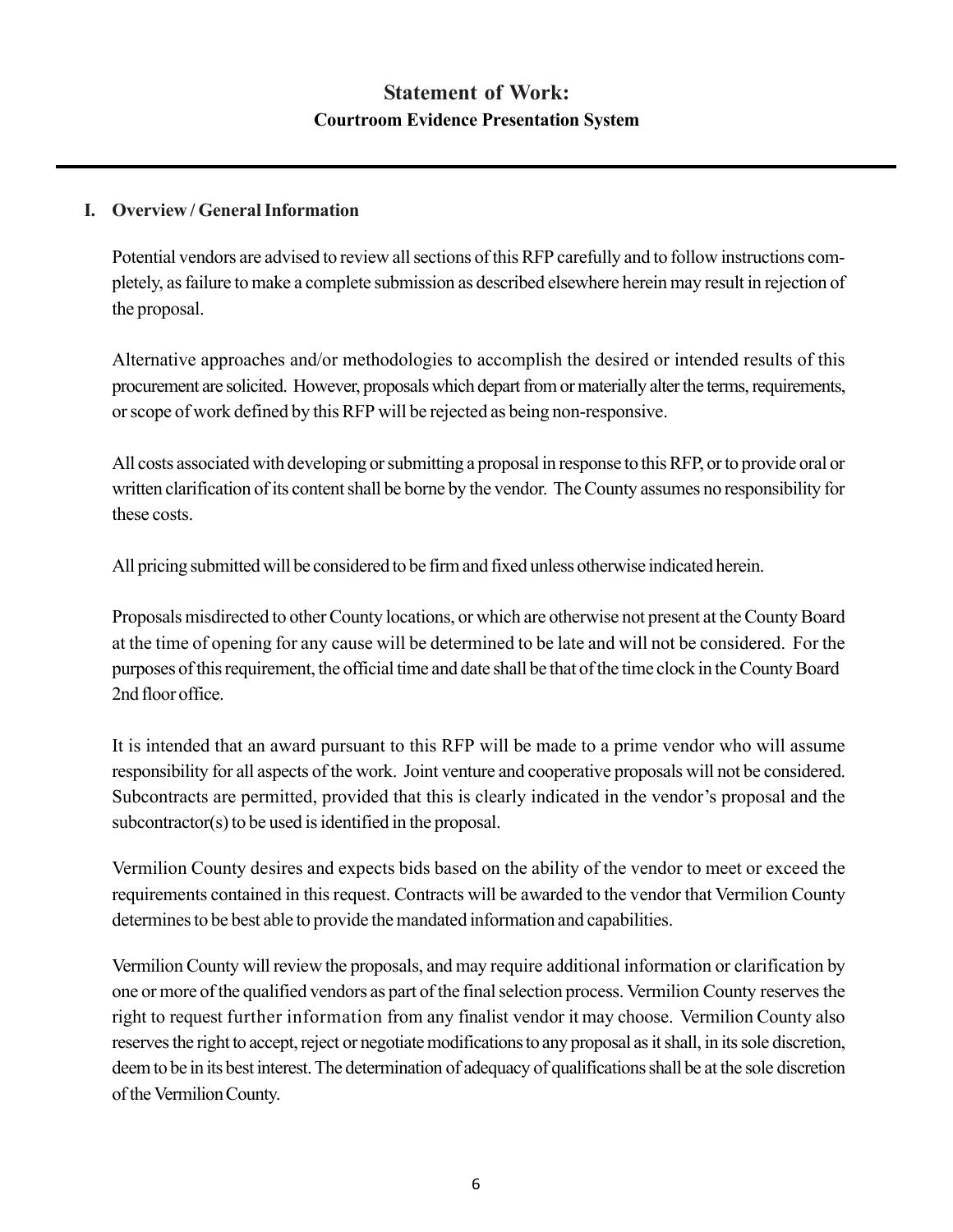## **Statement of Work: Courtroom Evidence Presentation System**

The selected Vendor will be required to assume responsibility for all services offered in this proposal. The County will consider the selected Vendor to be the sole point of contact with regard to contractual matters, including payment of any and all charges resulting from the contract.

All material items shall be manufactured according to the highest traditions of the industry and shall meet all commercial standards of quality. The County shall be the sole judge of acceptable products. Unacceptable products will be rejected and suitable price adjustments made.

Any vendor shall comply with requirements of Illinois statutory performance bonds upon award of bid. The County reserves the right to negotiate specifications, terms, and conditions, which may be necessary or appropriate to the accomplishment of the purpose of this RFP. The County may require the RFP and the vendor's proposal be incorporated in full or in part as Contract Documents. This implies that this RFP and all responses, supplemental information, and other submissions provided by the vendor during discussions or negotiations may be held by the County as contractually binding on the successful Vendor.

Most project activities are anticipated to occur during normal business hours. However, certain phases of implementation and transition may need to occur after normal business hours. Vender should address this in the bid. Sub-contracted services are allowed only with the express permission of the County. Any person who requires access to the Sheriff 's Department or Courthouse will be required to undergo a background check and approval by the Sheriff's Department.

Any bidder or vendor may withdraw their bid or proposal at any time prior to the time specified in the advertisement as the closing time for the receipt of bids or proposals by submitting a written request. However, no bidder or vendor shall withdraw or cancel their bid or proposal for a period of sixty (60) days after said advertised closing time for the receipt of bids or proposal. The County shall award the bid within sixty days of the closing date for receipt of proposals or bids and no successful bidder or vendor shall withdraw or cancel their bid after being notified that said bid or proposal has been accepted by the County.

Upon submitting a bid, it is presumed that the bidder has acquainted himself with the Specifications prepared by the Owner. It is understood that omissions from the bid requirements due to the failure of the bidder to fully acquaint himself with the requirements of the Documents will not entitle the bidder to additional consideration of compensation, if awarded the contract.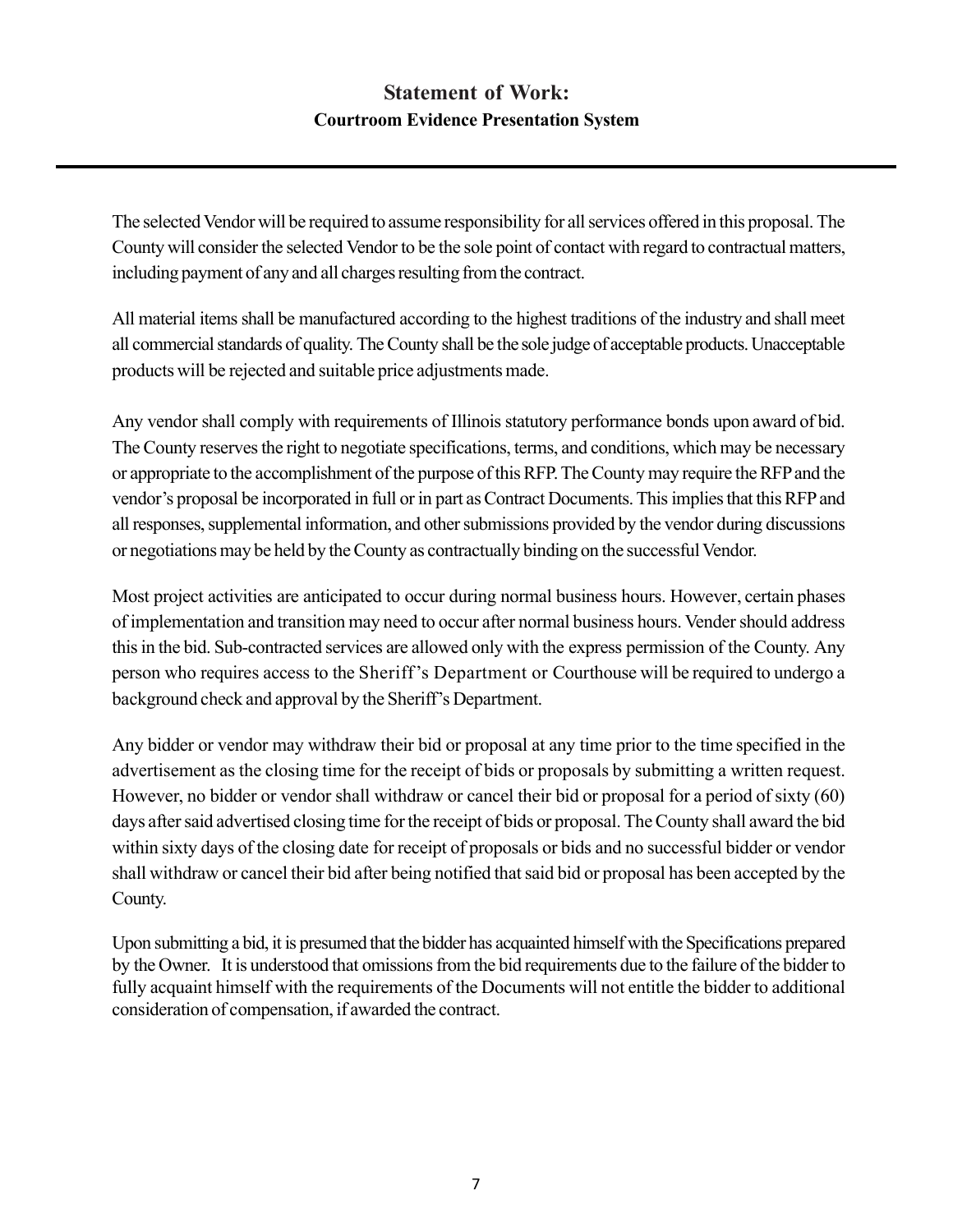## **II. Background: The Technology Environment**

## **Vermilion County Courthouse Technology Environment**

The following is an overview of the technology environment of the Vermilion County Courthouse.

## **IT Staff and Structure**

|  | <b>Technology Services</b> |  |
|--|----------------------------|--|
|  |                            |  |

| Karen Rudd, Director              | $k\arctan(a)$ vercounty.org | $(217)$ 554-6060 |
|-----------------------------------|-----------------------------|------------------|
| Brian Talbott, Assistant Director | btalbott@vercounty.org      | $(217)$ 554-6060 |

## **Hardware Footprint**

Windows 10 Dell pc's Dell Servers (most are virtualized) AT&T internet fiber connection to Courthouse Aruba JL684A – 370W POE switches

### **Existing Courtroom Environment**

 **Vermilion County has existing equipment in each of the 4 courtrooms.** 

- **Courtroom 1B**
- **Courtroom 3B**
- **Courtroom 4A**
- **Courtroom 4B**

**The vendor must be able to utilize the existing equipment into the evidence presentation system.** 

### **Current courtroom equipment (per courtroom):**

- Courtroom Sound System (Sure)
- Network color laser printer (to be located by the court clerk's area)
- 12 monitors (1 Judge, 2 attorney, 7 jury box, court clerk, a/v cart)
- Laptop located at podium for attorneys to present evidence presentation
- A/V cart with large monitor, speakers and courtroom camera for zoom meetings or displaying evidence.
- Network rack provided to hold equipment for adjoining courtroom closet
- APC battery backup for the network rack equipment

### **Vermilion County is responsible for installing and providing:**

Networking, power and required cabling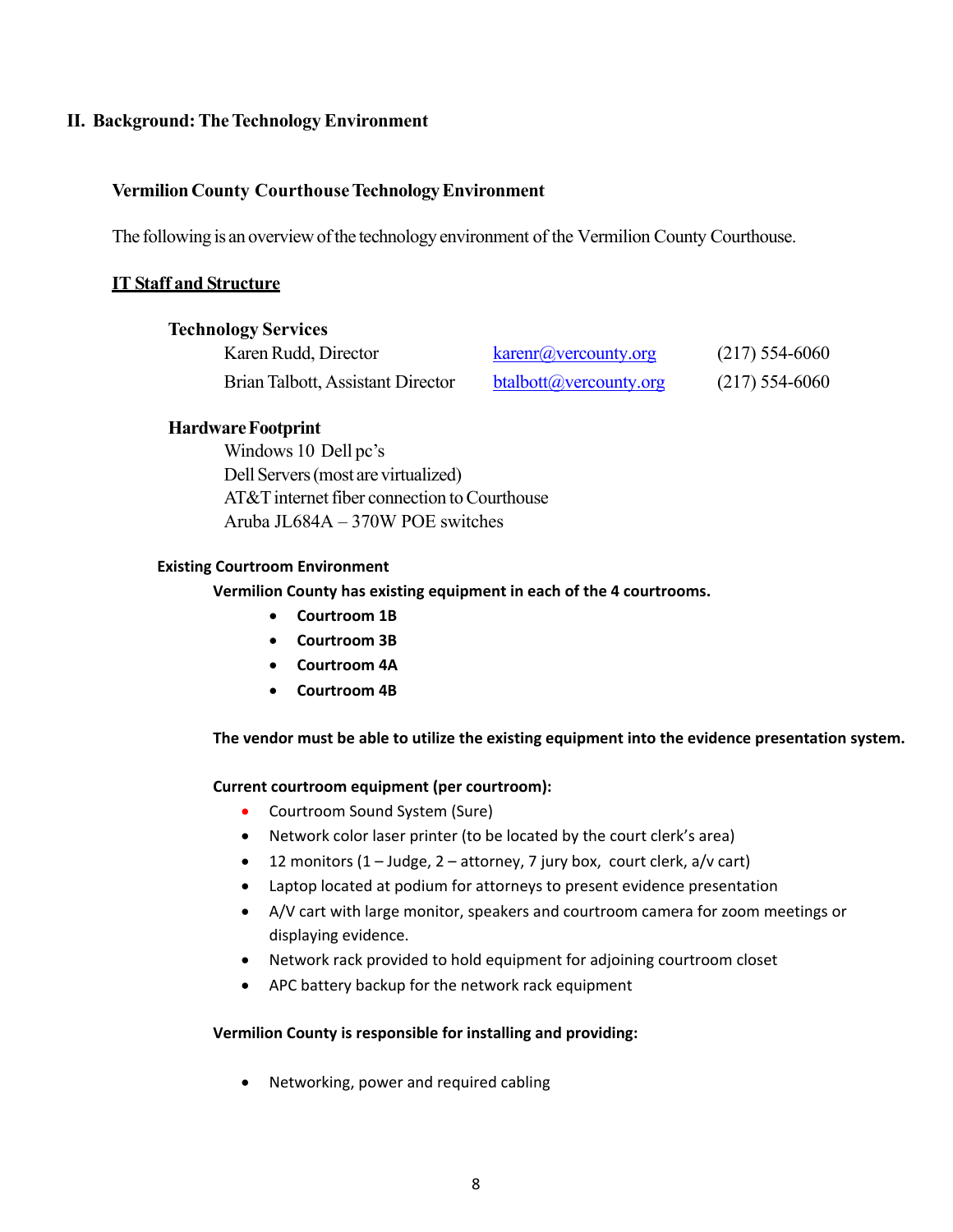## **III. Scope of Services**

**Services being sought are for the purchase and delivery of a Courtroom Evidence Presentation System as well as the installation, maintenance, service and repair at the following location:**

## **Vermilion County (Rita B. Garman) Courthouse 7 North Vermilion Danville, IL 61832**

**4 Courtrooms: 1B, 3B, 4A, 4B** 

**This solicitation is for the purchase and delivery of the material and professional services necessary to complete an upgrade to the court's existing evidence presentation system.** 

**The proposal must be a turnkey solution fully implemented to meet all the specifications cited.** 

*All travel costs are the responsibility of the contractor, and parking will be available at the project site.* 

## **General Requirements:**

## **01. Must be compatible with current and future environments.**

- a. 4 courtrooms require:
	- i. An evidence presentation system located at a fixed podium that can display information at all or selected monitors in the courtroom.
	- ii. The podium will also contain a document camera and a Blu-Ray player as a source video/audio inputs.
	- iii. The system video source selection, audio controls, and all other system functionality are managed via a touch panel located at the courtroom clerk station.
	- iv. Input video sources are displayed across 14 monitors located through the courtroom. (7) jury box, (1) judge, (2) attorney tables, (1) witness stand, (1) court clerk, (1) judge's bench, (1) existing a/v cart. All monitors have been previously purchased except the witness stand which requires a touch screen for annotation.
	- v. The system has annotation capabilities from two touchscreen monitors one located at the podium and the other located in the witness box.
	- vi. The courtroom clerk must have the ability to mute all or selected monitors.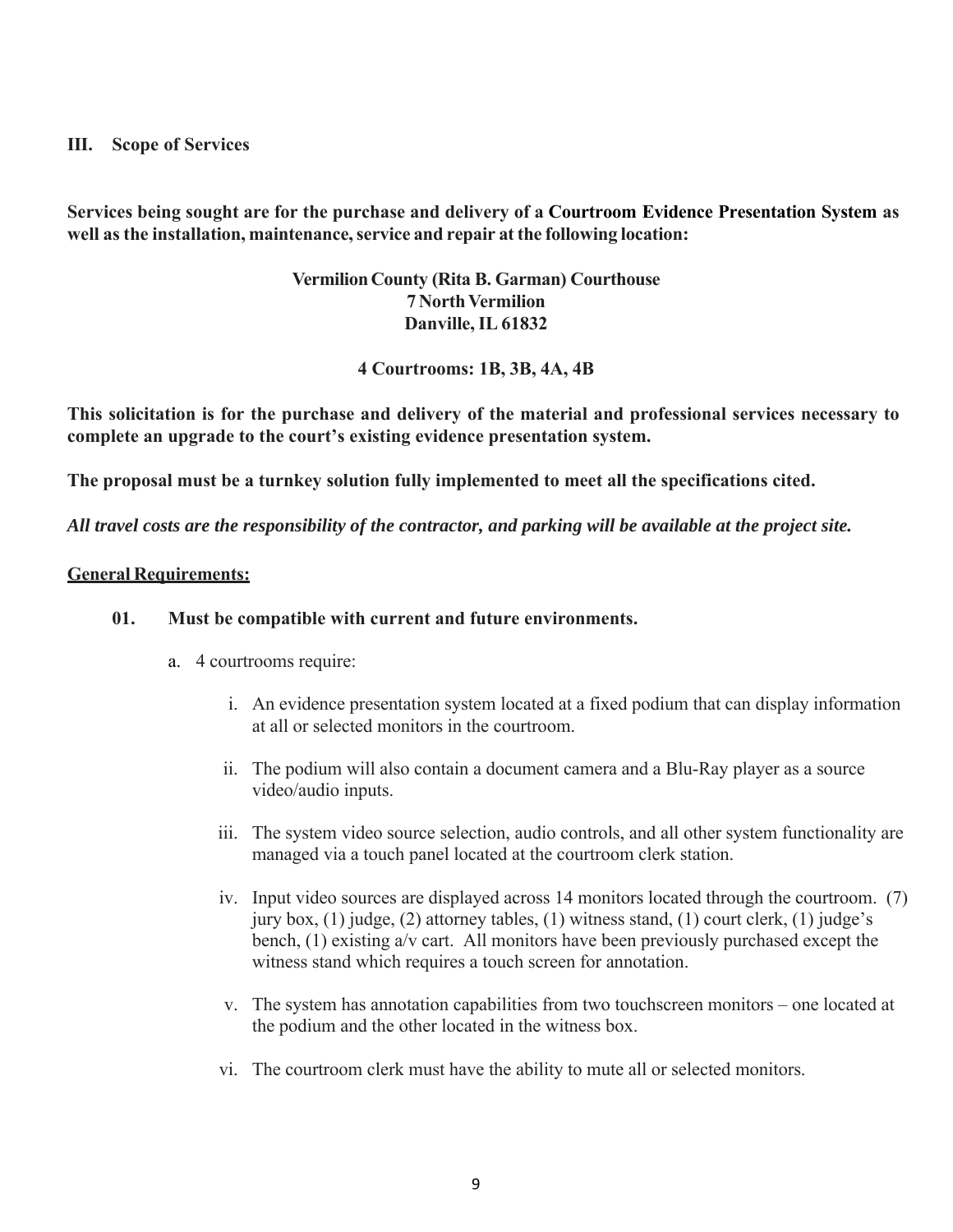- b. Vendor must be able to integrate current equipment and existing networking provided (or identify what existing equipment would need to be replaced).
- c. The vendor must indicate the expected useful life span of the proposed system.
- d. The vendor must describe how local installations will be individually managed, including an on-site assessment of each courtroom. Components of any existing system in the courtroom should be evaluated and retained where possible.

## **02. Audio System**

- a. Must provide a controller for the existing audio system in each courtroom.
- b. The courtroom clerk must have the ability to mute all or selected microphones.
- c. The courtroom clerk must have the ability to manage the sound of individual microphones.
- d. Must provide an ADA assistive listening device(s) to be used by hearing impaired parties in the courtroom.
- e. The audio system does not require recording capability.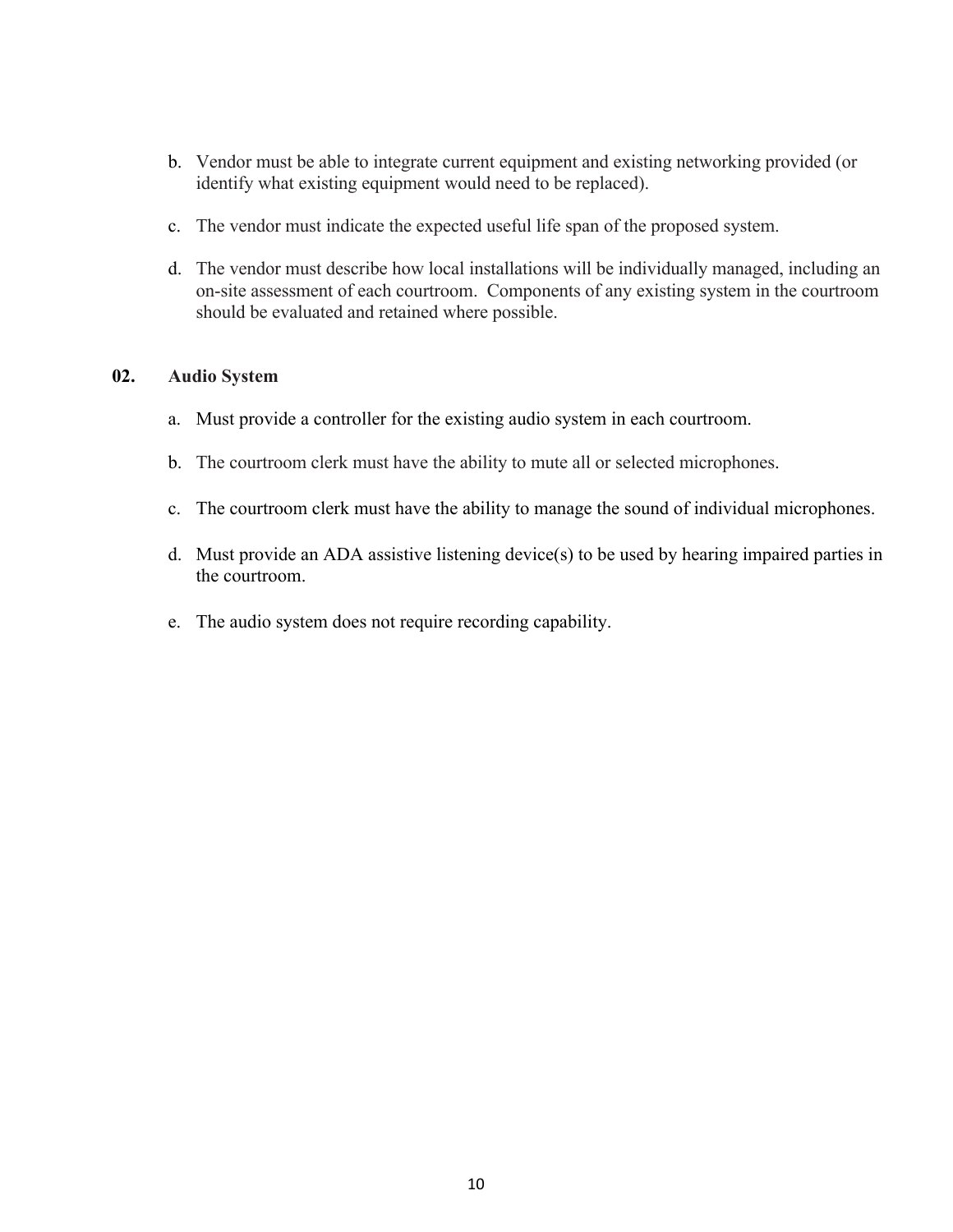## **03. Video Component**

- a. Must provide a courtroom evidence presentation system that allows for the following:
	- i. Must provide a (fixed) podium at the front of the courtroom for the evidence presentation equipment.
	- ii. The podium must include a laptop shelf with inputs (HDMI, VGA+a).
	- iii. Must provide a professional grade Blu-Ray player that plays previously recorded content that is stored on CDs, DVDs and Blu-ray discs.
	- iv. Must provide speakers for the evidence presentation.
	- v. The evidence presentation system must be able to display evidence to all or selected monitors throughout the courtroom. These monitors are to be controlled by an operator at the clerk's area to turn on/off individual monitors. (Must work with existing monitors, but will need to provide a new touchscreen monitor at the witness stand.)
	- vi. Must provide a document camera (1080p resolution) at the podium to allow an individual to take a picture of evidence and display it on the a/v cart screen or various monitors. (Must work with existing a/v cart and monitors.)
	- vii. Must provide a capture package to interface to clerk computer via USB 3.0 to capture annotated images.
	- viii. Must provide for a confidence monitor at the podium with annotation capability to allow the operator to circle or identify the evidence displayed on the screen.
		- ix. Must provide a touchscreen monitor (and tilting monitor mount) for the witness stand to allow the witness to circle or identify the evidence displayed on their screen. (annotation capability)
		- x. Must be able to use the existing laptop (Dell Precision, Windows 10, H&B 2021, Adobe Pro) provided at the podium or allow an attorney to connect at the podium to display evidence.
		- xi. Must allow attorneys to wirelessly connect and present evidence from their individual tablet, laptop, smartphone or other (iOS, Windows, Android) devices to display evidence to the various monitors.
	- xii. 1x8 DA to feed HDMI to OFE jury monitors.
	- xiii. Must provide an image generator package (puts X on monitors, when blanked by judge during override/publish).
	- xiv. Video distribution infrastructure (digital encoders and decoders at video input/output locations, and matrix switching equipment)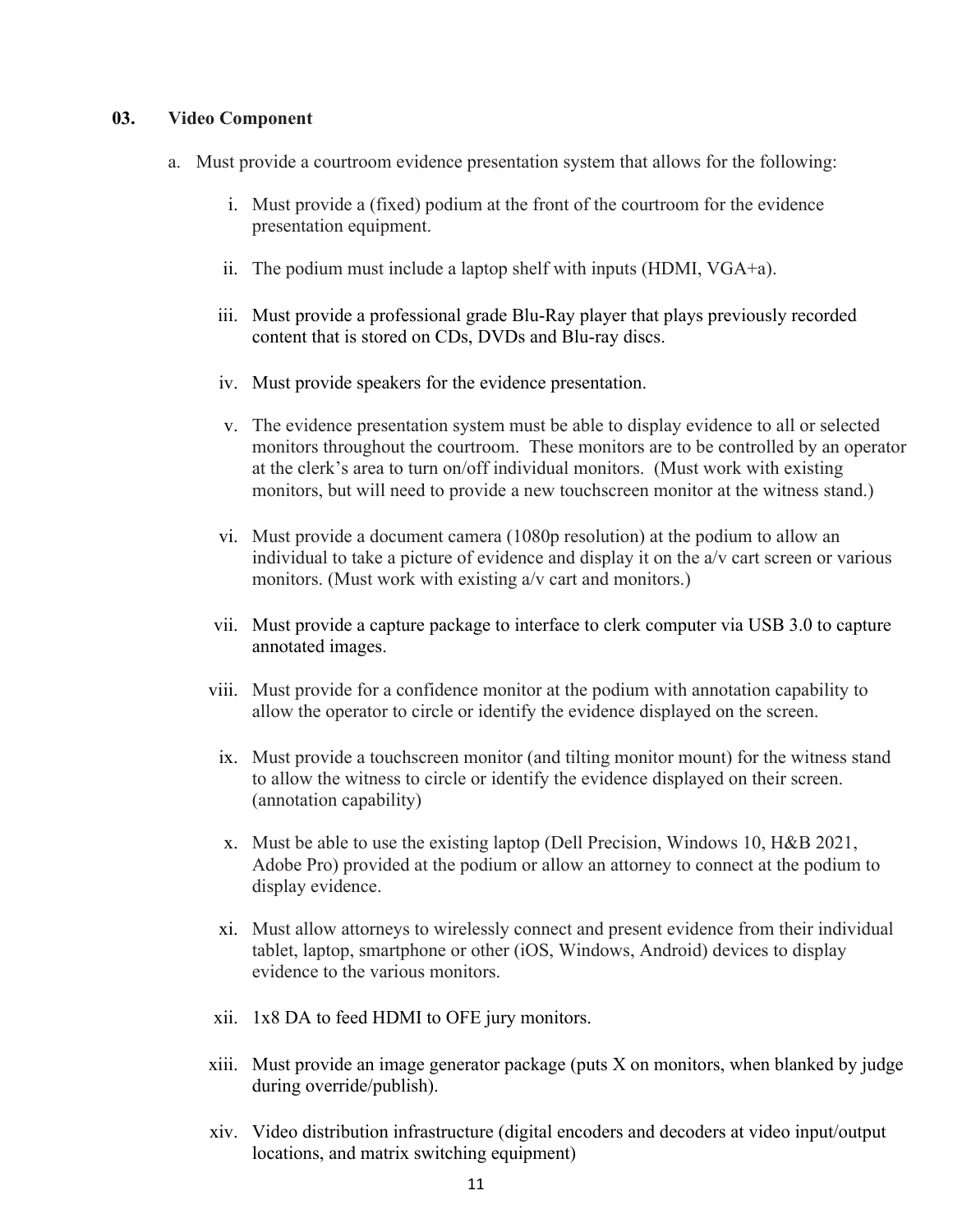- xv. 5 year on-site warranty.
- xvi. Training.
- xvii. Shipping included.

### 04. **Vendor Requirements**

- a. Vendor must be willing to demonstrate their evidence presentation system on-site.
- b. Vendor must describe its capability to facilitate audio visual display of multimedia evidence in the courtroom.
- c. Vendor must describe the required rack location and requirements.
- d. Vendor must detail how it will provide technical support between the hours of 7:30 a.m. and 5:30 p.m. CST, Monday through Friday (excluding federal and state holidays).
- e. Vendor must describe its process for troubleshooting and resolving issues with the courtroom technology installation, including response times.
- f. Vendor must also describe how training on the courtroom technology will be provided to the local court staff at the time of installation and on an on-going basis, as requested by the court.
- g. Vendor must provide an available start date for work to begin on courtroom updates if awarded a contract as well as the approximated timeline for the completion of 4 courtrooms.

## **05. Pricing – Vendor must provide itemized costs per courtroom for:**

- a. Equipment
- b. Implementation Services
- c. Installation
- d. Ongoing support and training

### **06. Experiences and References**

- a. The courtroom environment has specialized audio visual needs. Respondent should describe their experience that they have with work in the courts (whether federal, state or local).
- b. Must provide 2 letters of recommendation with its response to this RFP.
- c. Must be able to pass a security background check.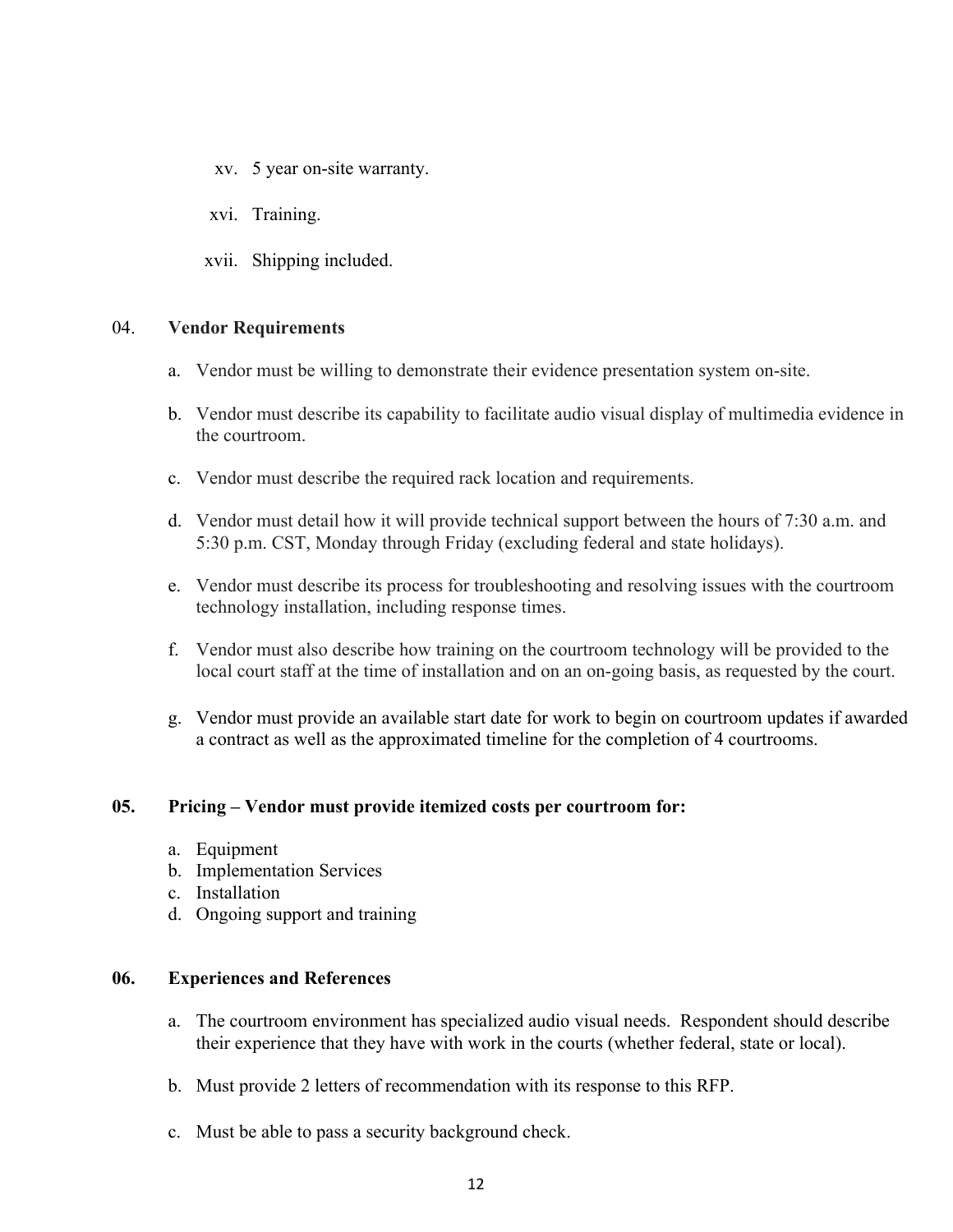## **Evaluation Process and Criterion**

In order to be considered, the proposer's team must have implemented the proposed solution in at least two government locations (preferably in the state of Illinois). Failure to show that the proposer's team meets this entrance criterion will result in the proposal being rejected.

Proposals that meet the entrance criterion described above will be evaluated by a selection committee. A limited number of offerors may be invited for an interview and system demonstration. The county reserves the right to request a best and final offer. Once the evaluation process is complete, the selection committee will provide a recommendation to the County Board for consideration and approval.

The proposal evaluation process is designed to award the contract to the respondent with the best combination of attributes (i.e., qualifications and experience, cost), not necessarily to the respondent of least cost.

In awarding the contract, in addition to price, the County will consider:

- a. The ability, capacity, and skill of the bidder to perform the contract to provide the service required;
- b. Whether the bidder can perform the contract or provide the service promptly, or within the time specified, without delay or interference;
- c. The character, integrity, reputation, judgment, experience, and efficiency of the bidder;
- d. The quality of the performance of previous contracts or services;
- e. The previous and existing compliance by the bidder with laws and ordinances relating to the contract or service;
- f. The sufficiency of the financial resources and ability of the bidder to perform the contract or provide the service;
- g. The quality, availability, and adaptability of the supplies or contractual services to the particular use required;
- h. The ability of the bidder to provide future maintenance and service for the use of the subject of the contract; and the number and scope of conditions attached to the bid.
- i. The overall design and efficiency of the proposal for the purposes specified in the bid.
- j. The County shall not accept the bid of a contractor who is in default on the payment of taxes, license fees, or other money due the County.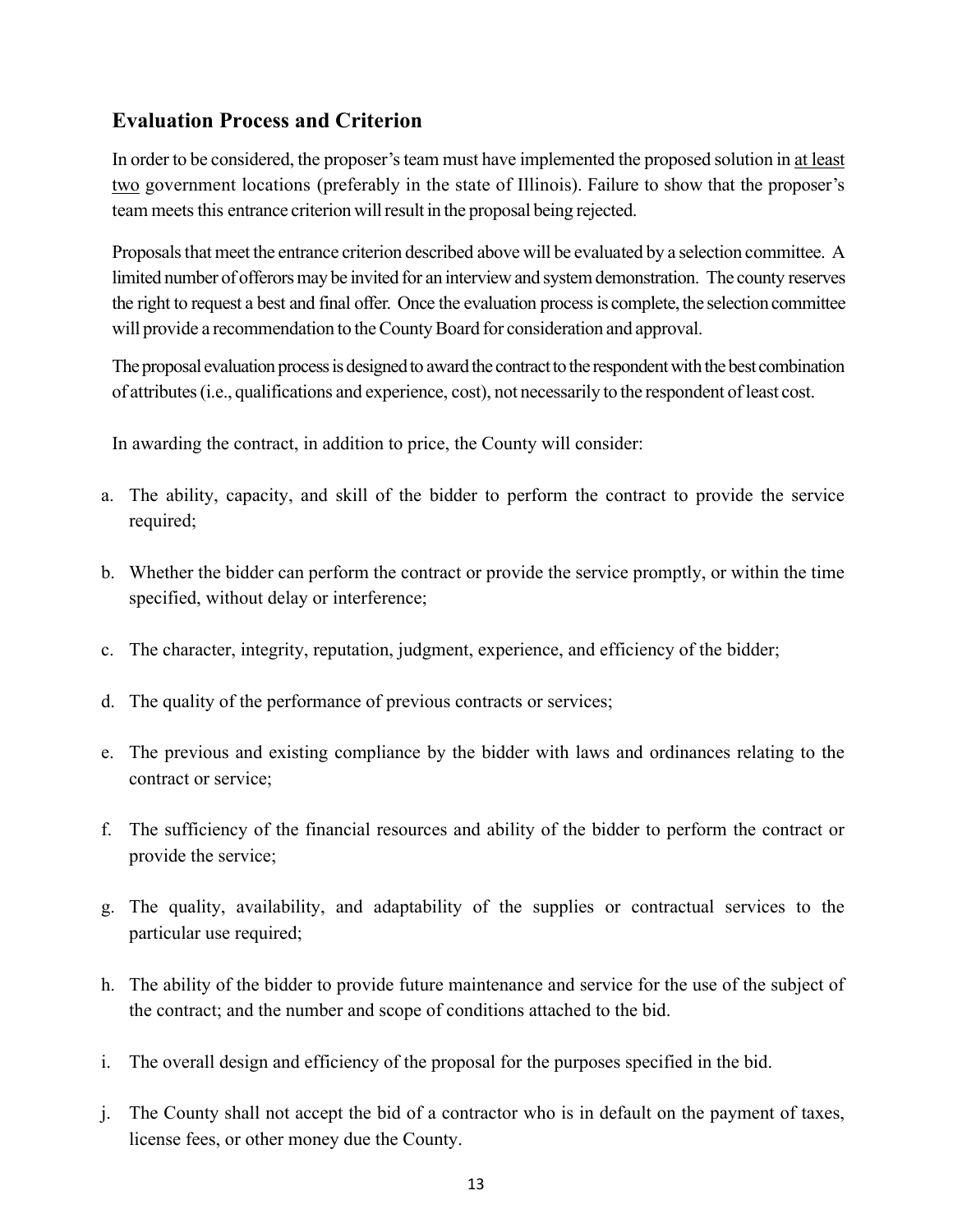Respondents must provide all information outlined in the Evaluation Factors to be considered responsive. Proposals will be evaluated based on the responsiveness of the respondent's information provided, which will demonstrate the respondent understands the Evaluation Factors and capacity to perform the required services of this RFP.

Any contract shall be interpreted under the law of the State of Illinois. The venue and jurisdiction for any dispute resolution or court proceeding shall be Vermilion County Illinois. No contract shall bind the County in excess of two years but it may allow for extensions of the contract upon notice. Any contract shall allow the County to terminate for lack of appropriations in any fiscal year. No contract shall provide that the County pay attorney fees in case of any dispute. All vendors shall comply with the applicable terms in the contractor's addendum and the addendum must be part of the responsive bid.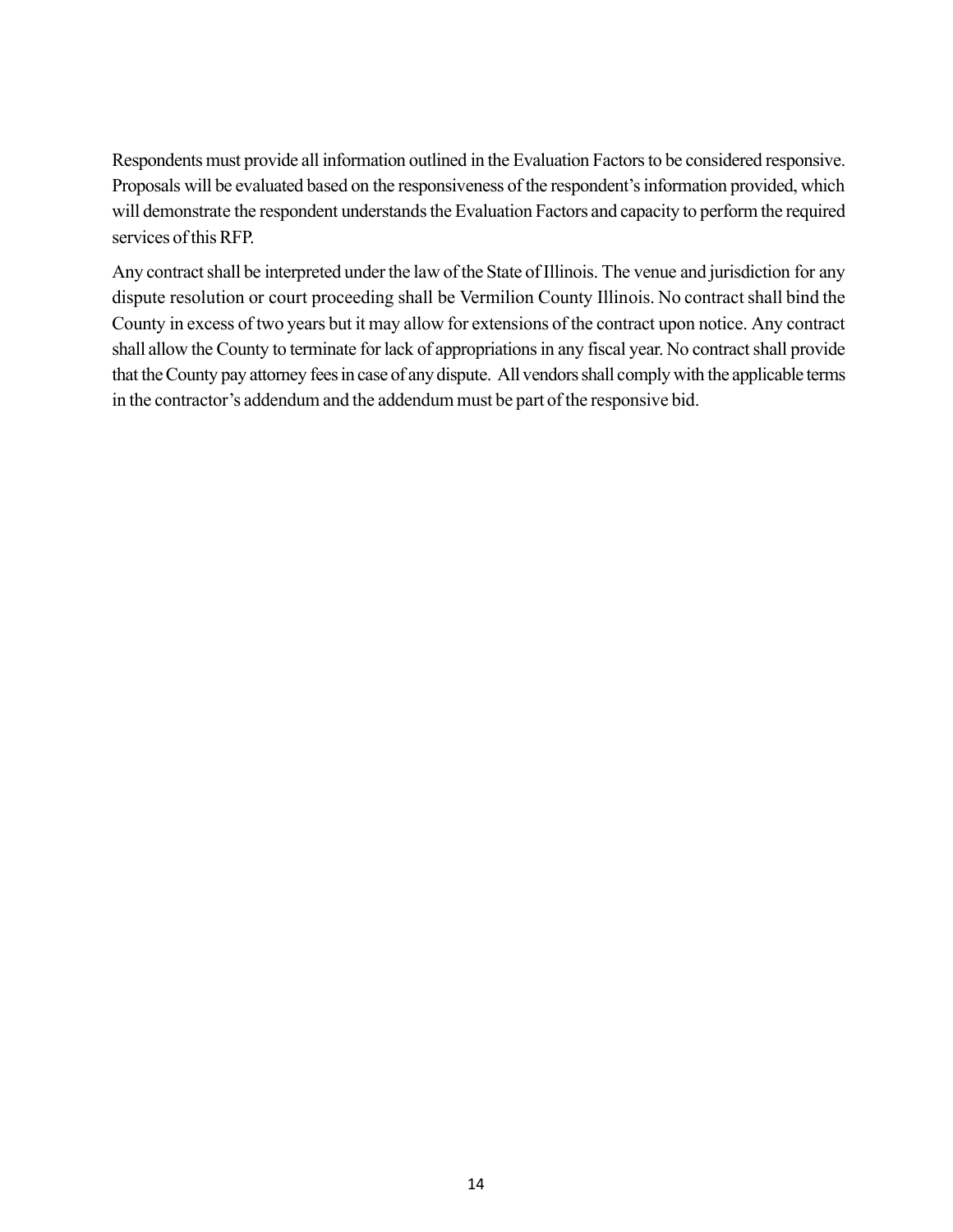## **Courtroom Evidence Presentation System RFP Cost Proposal Form**

By having examined the proposal requirements, specifications, and understanding of County's objective, we propose the following pricing provision of **Courtroom Evidence Presentation System** for the Vermilion County (Rita B. Garman) Courthouse, which is best suited, beneficial, advantage, and cost saving to the County.

| <b>Vendor Name:</b>                                                    |      |
|------------------------------------------------------------------------|------|
| <b>Vendor Address:</b>                                                 |      |
|                                                                        |      |
| Time Frame (days) https://www.accommunity.com/                         |      |
| <b>Total Costs per Courtroom: Equipment, Installation, and testing</b> |      |
| Courtroom 1B                                                           |      |
| Courtroom 3B                                                           |      |
|                                                                        |      |
| Courtroom 4B                                                           |      |
| <b>Other One-Time or Re-occurring costs</b>                            |      |
| <b>Item / Description</b>                                              | Cost |
|                                                                        |      |
|                                                                        |      |
|                                                                        |      |
|                                                                        |      |
|                                                                        |      |
| <b>Total Project Costs:</b>                                            |      |

\_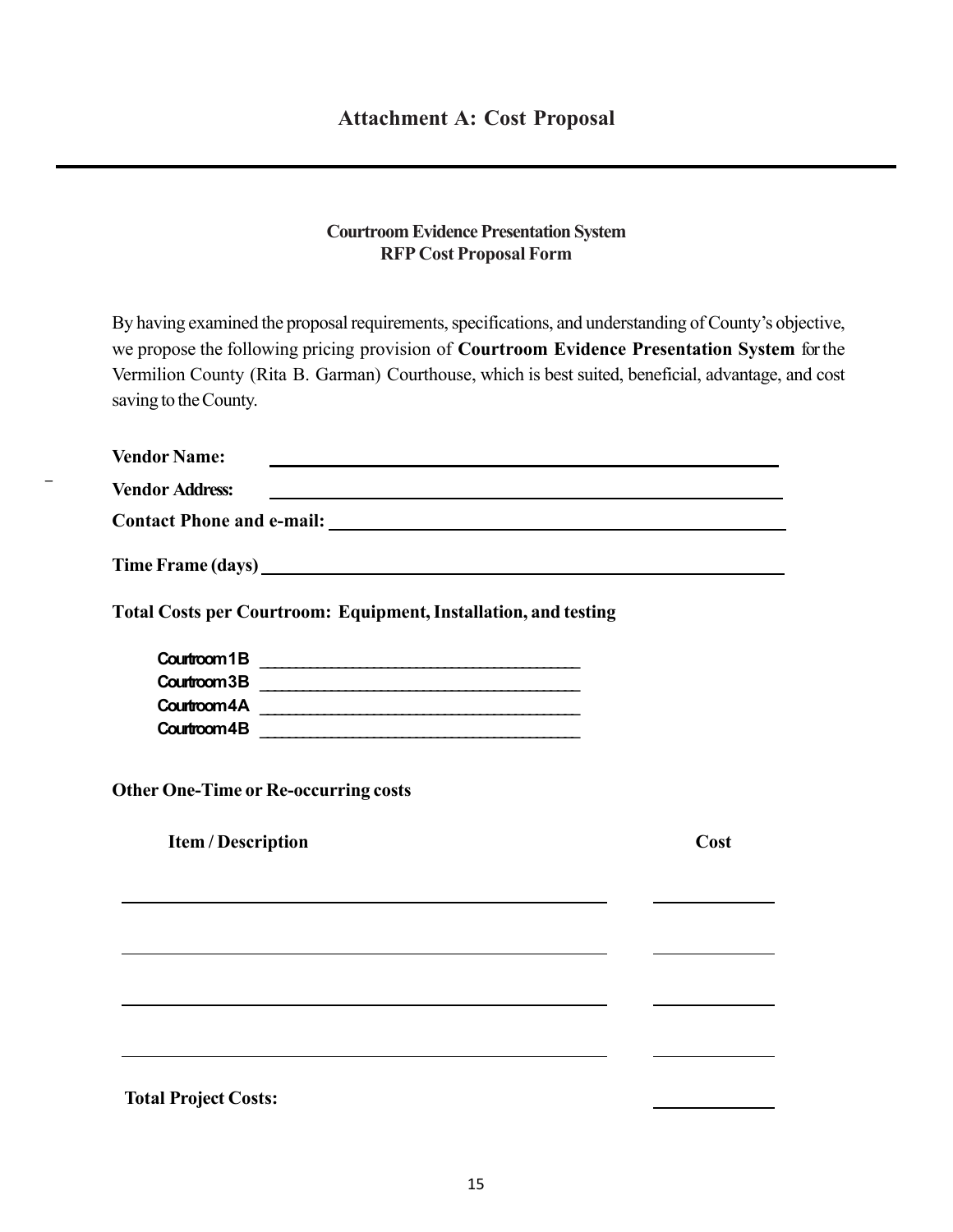## **Contractor's Addendum**

| BID# |
|------|
|      |
|      |
|      |

TO: Vermilion County

### **General Contract Specifications**

### **INSURANCE REQUIREMENTS:**

### **The following are their requirements for required insurance coverage for any vendor completing work for the County.**

Contractor shall procure and maintain, for the duration of the engagement, insurance against claims for injuries to persons or damages to property, which may arise from or in connection with the performance of the work hereunder by the Contractor, his agents, representatives, employees or subcontractors.

### **MINIMUM LIMITS OF INSURANCE**

Contractor shall maintain limits no less than the following:

- A. Commercial General Liability: \$1,000,000 combined single limit per occurrence for bodily injury, and property damage and \$1,000,000 per occurrence for personal injury. The general aggregate shall be twice the required occurrence limit. Minimum General Aggregate shall be no less than \$2,000,000 or a project/contract specific aggregate of \$1,000,000.
- B. Owners and Contractors Protective Liability (OCP): \$1,000,000 combined single limit per occurrence for bodily injury and property damage.
- C. Business Automobile Liability: \$1,000,000 combined single limit per accident for bodily injury and property damage.
- D. Workers' Compensation and Employers' Liability: Workers' Compensation coverage with statutory limits and Employers' Liability limits of \$500,000 per occurrence for each bodily injury claim and \$500,000 per occurrence for each bodily injury caused by disease claim.
- E. Builder's Risk: Shall insure against "All Risk" of physical damage, including water damage (flood and hydrostatic pressure not excluded), on a completed replacement cost basis.
- F. Environmental Impairment/Pollution Liability: \$1,000,000 combined single limit per occurrence for bodily injury, property damage and remediation costs.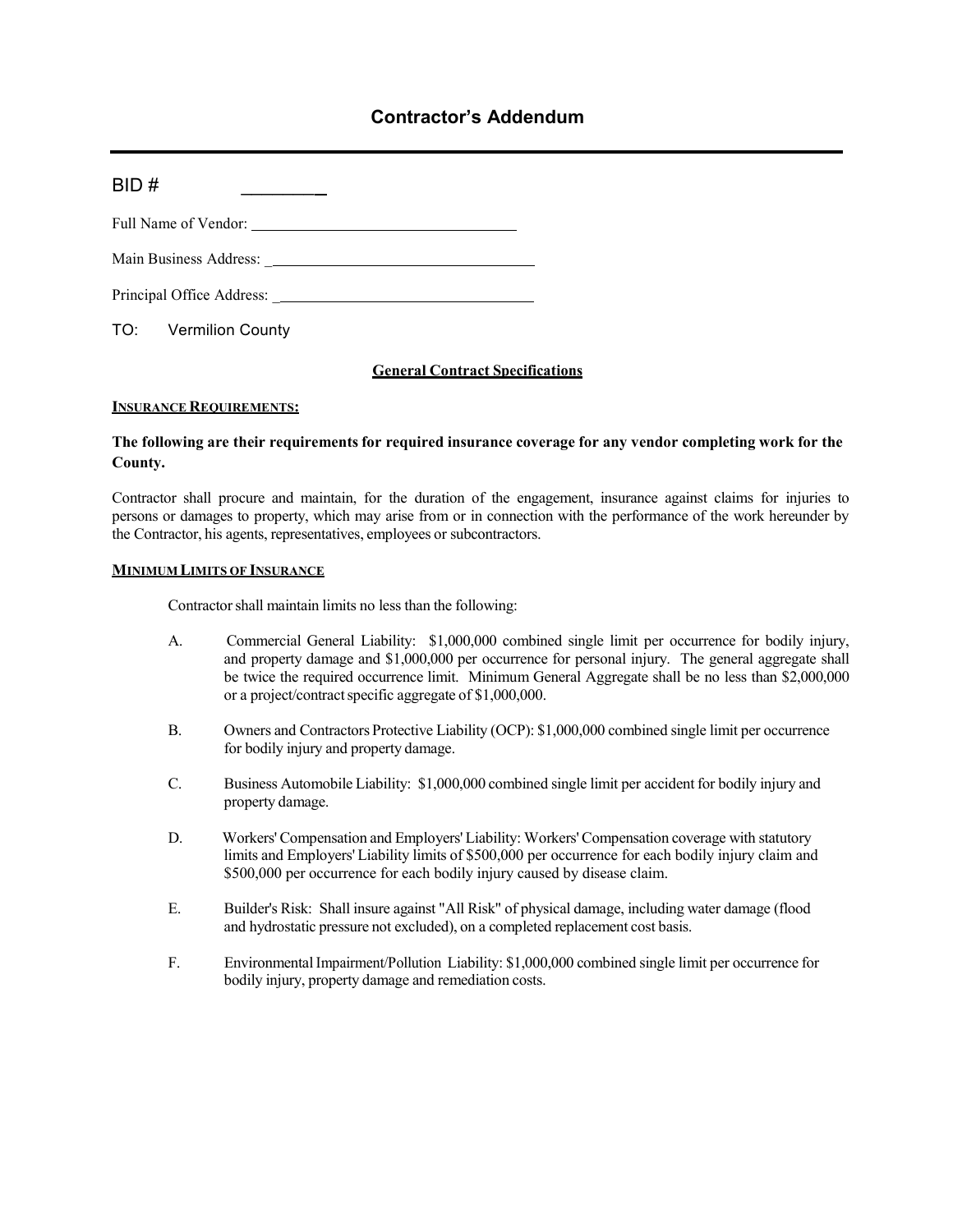### **VERIFICATION OF COVERAGE**

Contractor shall furnish the member with certificates of insurance naming the member, its officials, agents, employees and volunteers as additional insureds and with original endorsements affecting coverage required by this clause. The certificates and endorsements for each insurance policy are to be signed by a person authorized by that insurer to bind coverage on its behalf. The certificates and endorsements may be on forms provided by the County and are to be received and approved by the County before any work commences. Other additional insured endorsements may be utilized, if they provide a scope of coverage at least as broad as the coverage stated on the attached endorsement, such as ISO Additional Insured Endorsements CG 2010 or CG 2026 . The County reserves the right to request full certified copies of the insurance policies and endorsements.

#### **OTHER GENERAL CONTRACT SPECIFICATIONS:**

### **PERMITS AND LICENSES**

The Contractor shall obtain, at its own expense, all permits and licenses which may be required to complete the contract, and/or required by municipal, state, and federal regulations and laws. All fees shall be included in the bid, no additional compensation will be allowed.

#### **PREVAILING WAGE REQUIREMENTS**

A. This Contract includes and incorporates the provisions of the Illinois Prevailing Wage Act (the "Act") (*See*, 820 ILCS 130/01. et. seq.) as if fully set forth herein. Contractor and subcontractors are responsible for ensuring their understanding of the Act and compliance with all relevant requirements, prerequisites, and aspects of the Act.

B. The Prevailing Wage Act requires that all Contractors and subcontractors performing work on any public works pay the generally prevailing rate of hourly wages and benefits for work of a similar character in the locality in which the work is being performed. If the prevailing wage rates are revised by the Illinois Department of Labor at any time during the term of the Contract, the revised rates shall take effect immediately and shall apply to the work being performed pursuant to this Contract. Contractor and subcontractors shall make payments in accordance with any new or revised prevailing wage rate. Prevailing wage rate updates can be obtained from the Illinois Department Labor at 1 West Old State Capitol Plaza, Room 300, Springfield, Illinois 62701, (217) 782–1710, or on the Internet at http://www.state.il.us/agency/idol/.

C. In addition, Contractor and subcontractors shall comply with all other applicable provisions of the Act, including but not limited to the following: Contractor and subcontractors must submit to the County of Vermilion of a certified payroll and must maintain those records for at least three years. Pursuant to the Prevailing Wage Act, the Contractor must insert into each subcontract (and each Subcontractor to cause to be inserted into each lower tiered subcontract) and into the project specifications for each subcontract a written stipulation to the effect that not less than the prevailing rate of wages shall be paid to all laborers, workers, and mechanics performing Work under the Contract.

D. Contractor shall defend and hold harmless the County for any claim, suit or action, including costs of defense, expert witness and attorney fees, either at law, equity or in an administrative proceeding, arising from any alleged violation of the Prevailing Wage Act by Contractor or any subcontractors. The requirements of this Section shall survive the termination of the Contract formed hereunder.

#### **INDEMNIFICATION**

A. To the fullest extent permitted by law, Contractor shall defend, hold harmless, and indemnify the County, its corporate authorities, trustees, officers, directors, agents, and employees from and against any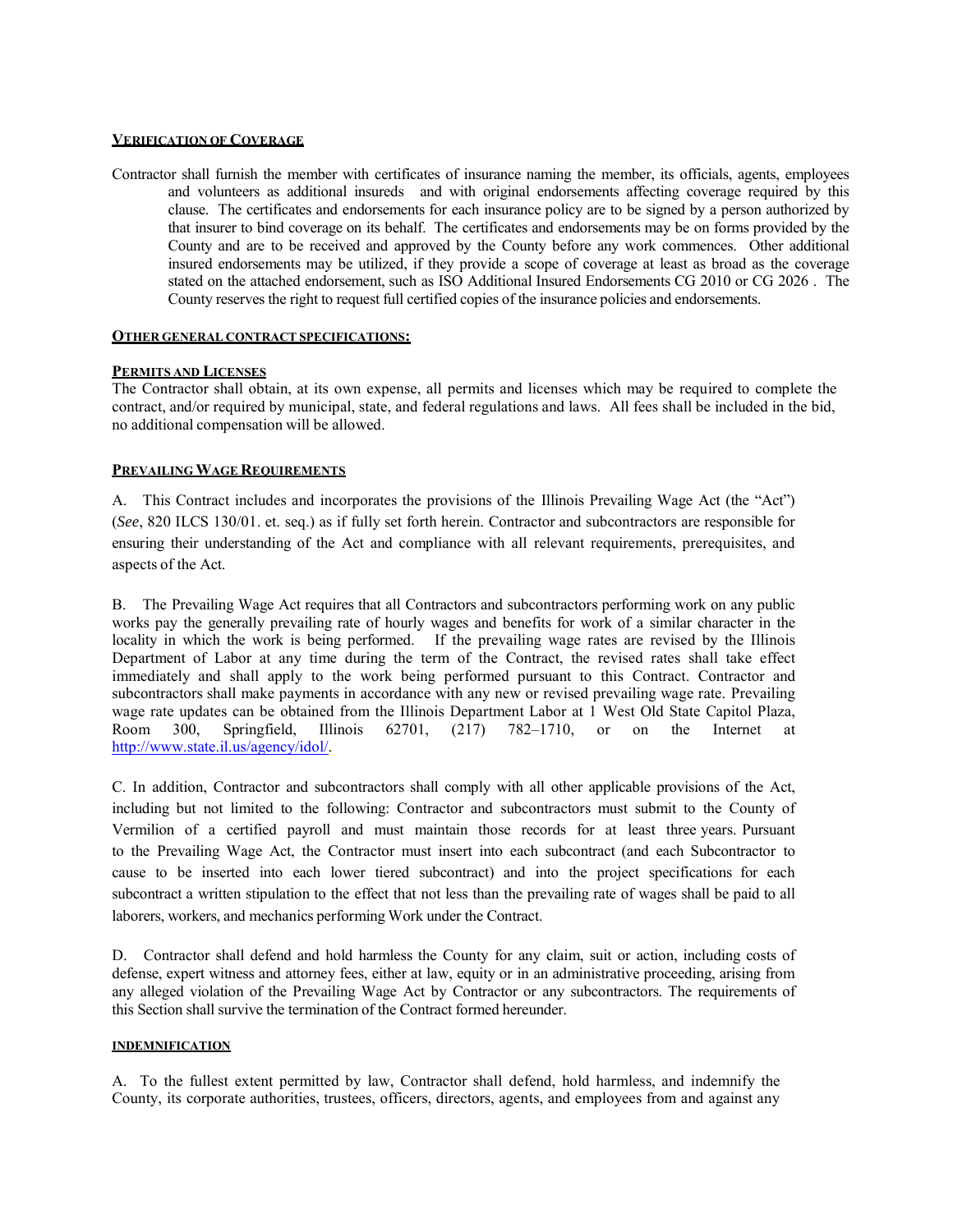and all injury, death, loss, property damage, judgments, liens, claims, suits, liabilities, actions, causes of action, demands, expenses, costs, or other liabilities of any character (including reasonable attorneys fees) arising in whole or in part, relating to or resulting from Contractor's (including Contractor's employees, agents, officers, directors, subcontractors and anyone directly or indirectly employed by Contractor or anyone for whose acts Contractor may be liable): (a) failure to comply with, or violation of, any federal, state or local law, statute, regulation, rule, ordinance, order of governmental directive; (b) acts, omissions or willful misconduct; (c) failure to comply with the terms, conditions, representations, or warranties contained in the Contract Documents; and, d) performance under this Contract. In connection with any such liabilities, the County of Vermilion, its officers, agents, employees, representatives and their assigns shall have the right to defense counsel of its choice and Contractor shall be solely liable for all costs, fees and expenses of such defense. Any insurance policies required to be maintained pursuant to the Contract Documents shall in no way limit the extent of Contractor's responsibility to indemnify as herein provided. The terms of this indemnity shall survive the suspension, expiration or termination of this Contract.

B. **Kotecki Waiver:** Contractor (and any subcontractor into whose subcontract this clause is incorporated) agrees to assume the entire liability for all personal injury claims suffered by its own employees and waives any limitation of liability defense based upon the Workers' Compensation Act and cases decided thereunder. Contractor agrees to indemnify and defend the County from and against all such loss, expense, damage or injury, including reasonable attorneys' fees, which the County may sustain as a result of personal injury claims by Contractor's employees, except to the extent those claims arise as a result of the County's own negligence.

### **COMPLIANCE WITH LAWS**

### A. **OSHA STANDARDS**

Contractor shall read and comply with all applicable Occupational Safety and Health Act (OSHA) standards. Special attention is directed to the Congressional Federal Register, Volume 58, Number 9, Thursday, January 14, 1993, Part 1910 (Permit Required Confined Spaces for General Industry.) Equipment supplied to the County must comply with all requirements and standards as specified by OSHA. Items not meeting any OSHA specifications will be refused.

### B. **SUBSTANCE ABUSE PREVENTION ON PUBLIC WORKS PROJECTS ACT**

1. Prior to commencing any Work, Contractor must demonstrate compliance with the requirements of the Substance Abuse Prevention on Public Works Projects Act (820 ILCS 265/1 et. seq.). Among other things, the Act provides that before commencing work on a public works project, an employer shall have in place a written program for the prevention of substance abuse among its employees which meets or exceeds the program requirements of the Act including, but not limited to, such matters as prehire, random, reasonable suspicion and post-accident drug and alcohol testing of employees. The employer's program must be filed with the public body engaged in the construction of the public works and must be made available to the general public.

2. Pursuant to the Substance Abuse Prevention on Public Works Projects Act, an employee may not use, possess, attempt to possess, distribute, deliver, or be under the influence of cannabis or a controlled substance, or use or be under the influence of alcohol, while performing work on a project covered by the Act. An employer may not permit an employee who violates the Act, who tests positive for the presence of a drug, or who refuses to submit to drug or alcohol testing as required under the employer's prevention program to perform work on a public works project until the employee meets certain specified conditions set forth in the Act. An employer shall remove an employee from work on a public works project, and prevent further access to the work, if the employee violates the Act, tests positive for the presence of a drug or alcohol, refuses to submit to drug or alcohol testing as required under the employer's prevention program, or, if there is a reasonable suspicion that the employee is under the influence of a drug or alcohol.

3. Contractor is responsible for reviewing the Substance Abuse Prevention on Public Works Projects Act (820 ILCS 265/1 et. seq.) to ensure compliance its requirements.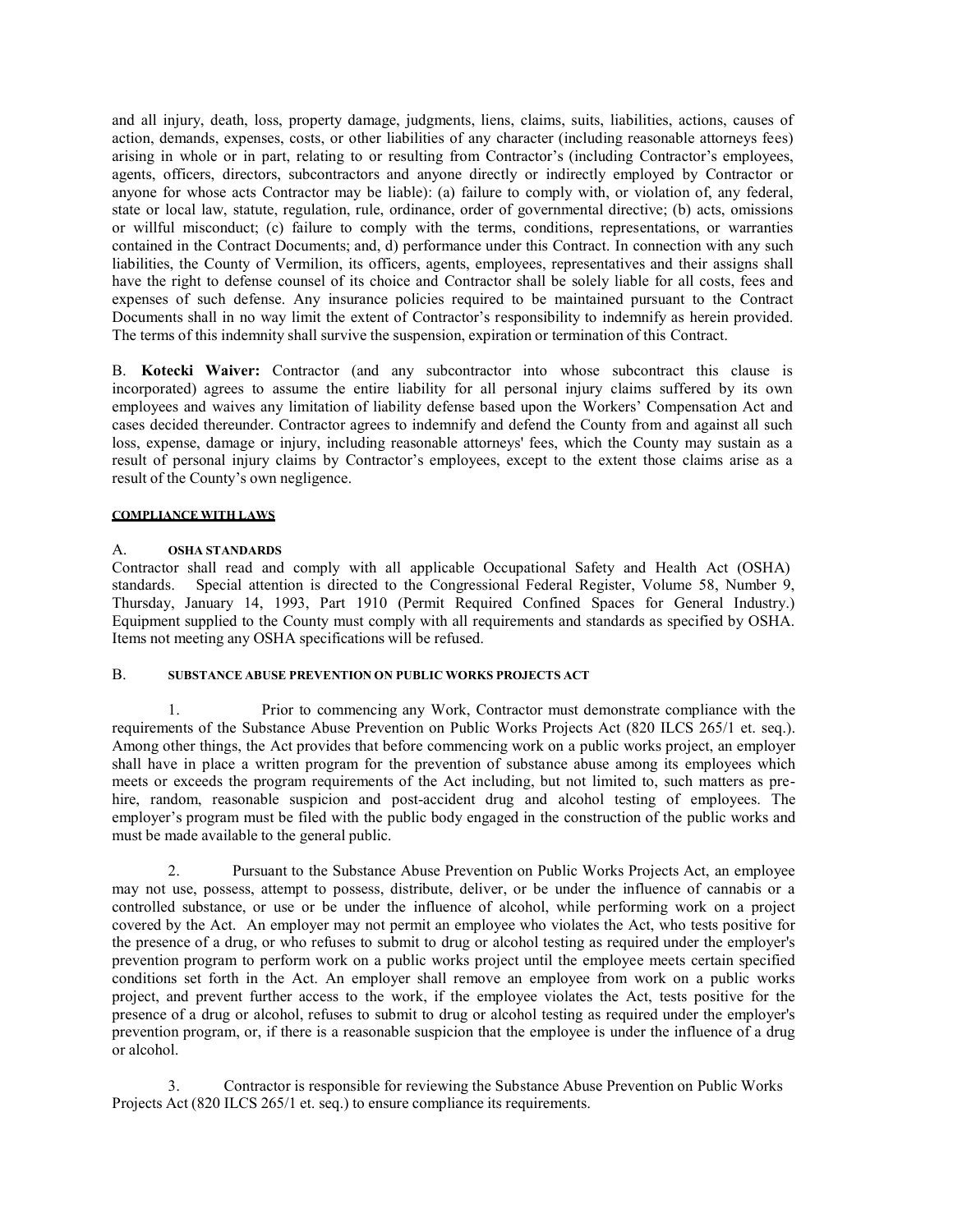### C. **OTHER LAWS AND REGULATIONS**

Contractor shall comply with all applicable laws, regulations and rules promulgated by any federal, state, local, or other governmental authority or regulatory body pertaining to all aspects of the Work, now in effect, or which may become in effect during the performance of the Work. The scope of the laws, regulations, and rules referred to in this paragraph includes, but is in no way limited to the Drug -Free Workplace Act, the Illinois Human Rights Act, Illinois Equal Pay Act of 2003, Occupational Safety & Health Act along with the standards and regulations promulgated pursuant thereto (including but not limited to those safety requirements involving work on elevated platforms), all forms of traffic regulations, public utility, Interstate and Intrastate Commerce Commission regulations, Workers' Compensation Laws, Public Construction Bond Act, Prevailing Wage Laws, Smoke Free Illinois Act; Public Works Preference Act, Employment of Illinois Workers on Public Works Act, USA Security Act, federal Social Security Act (and any of its titles), and any other law, rule or regulation of the Illinois Department of Labor, Department of Transportation, Illinois Environmental Protection Act, Illinois Department of Human Rights, Human Rights Commission, EEOC. If the contractor fails to abide by all applicable laws and regulations and the County is assessed any penalty for such non-compliance, the contractor agrees to indemnify the County for any penalties assessed against the County.

2. Contractor shall comply with the provisions of the Illinois Public Works Employment Discrimination Act and the Illinois Human Rights Act/Equal Opportunity Clause which, pursuant to Illinois law, are deemed to be part of this Contract. The relevant provisions are fully incorporated herein by reference and are set forth below.

### **Illinois Human Rights Act/Equal Opportunity Clause (44 Ill. Admin. Code, Part 750, Appendix A):**

### **EQUAL EMPLOYMENT OPPORTUNITY**

In the event of the contractor's non-compliance with the provisions of this Equal Employment Opportunity Clause, the Illinois Human Rights Act or the Rules and Regulations of the Illinois Department of Human Rights ("Department"), the contractor may be declared ineligible for future contracts or subcontracts with the State of Illinois or any of its political subdivisions or municipal corporations, and the contract may be cancelled or voided in whole or in part, and such other sanctions or penalties may be imposed or remedies invoked as provided by statute or regulation. During the performance of this contract, the contractor agrees as follows:

A. That it will not discriminate against any employee or applicant for employment because of race, color, religion, sex, sexual orientation, marital status, national origin or ancestry, citizenship status, age, physical or mental handicap unrelated to ability, military status, or an unfavorable discharge from military service; and further that it will examine all job classifications to determine if minority persons or women are underutilized and will take appropriate affirmative action to rectify any such underutilization.

B. That, if it hires additional employees in order to perform this contract or any portion thereof, it will determine the availability (in accordance with the Department's Rules) of minorities and women in the areas from which it may reasonably recruit and it will hire for each job classification for which employees are hired in such a way that minorities and women are not underutilized.

C. That, in all solicitations or advertisements for employees placed by it or on its behalf, it will state that all applicants will be afforded equal opportunity without discrimination because of race, color, religion, sex, sexual orientation, marital status, national origin or ancestry, citizenship status, age, physical or mental handicap unrelated to ability, military status, or an unfavorable discharge from military service.

D. That it will send to each labor organization or representative of workers with which it has or is bound by a collective bargaining or other agreement or understanding, a notice advising such labor organization or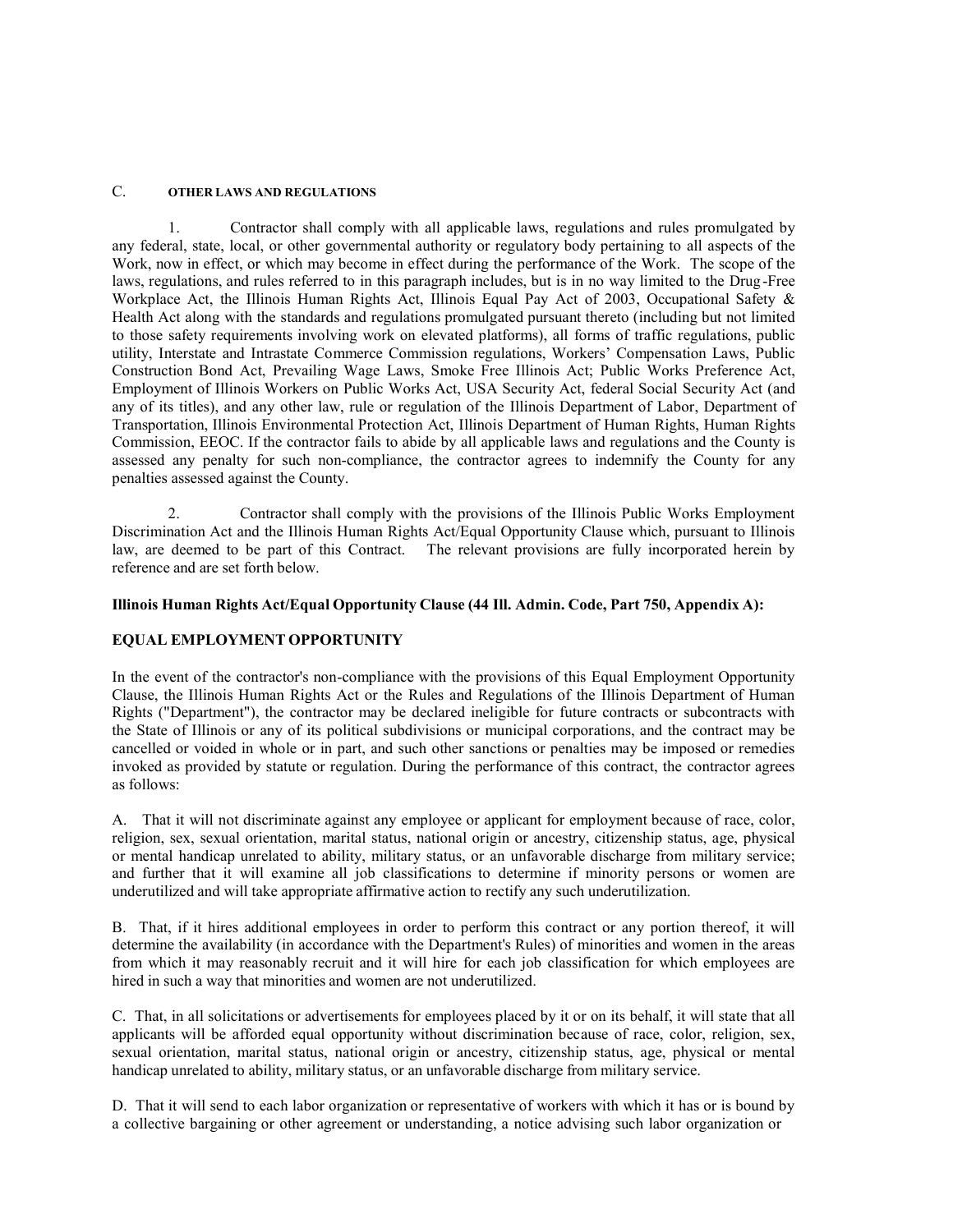representative of the contractor's obligations under the Illinois Human Rights Act and the Department's Rules. If any such labor organization or representative fails or refuses to cooperate with the contractor in its efforts to comply with such Act and Rules, the contractor will promptly so notify the Dep artment and the contracting agency and will recruit employees from other sources when necessary to fulfill its obligations there under.

E. That it will submit reports as required by the Department's Rules, furnish all relevant information as may from time to time be requested by the Department or the contracting agency, and in all respects comply with the Illinois Human Rights Act and the Department's Rules.

F. That it will permit access to all relevant books, records, accounts and work sites by personnel of the contracting agency and the Department for purposes of investigation to ascertain compliance with the Illinois Human Rights Act and the Department's Rules.

G. That it will include verbatim or by reference the provisions of this clause in every subcontract it awards under which any portion of the contract obligations are undertaken or assumed, so that such provisions will be binding upon such subcontractor. In the same manner as with other provisions of this contract, the contractor will be liable for compliance with applicable provisions of this clause by such subcontractors; and further it will promptly notify the contracting agency and the Department in the event any subcontractor fails or refuses to comply therewith. In addition, the contractor will not utilize any subcontractor declared by the Illinois Human Rights Commission to be ineligible for contracts or subcontracts with the State of Illinois or any of its political subdivisions or municipal corporations.

### **Collusion:**

The Contractor certifies that the prices contained in the proposal have been established without knowledge of any other proposal on this item and the Contractor has not colluded conspired, connived or agreed, directly or indirectly, with any other Contractor, County employee or any person, to fix the bid price submitted by the BIDDER or any other Contractor, and agrees to indemnify the COUNTY for any losses sustained by it due to illegal actions of the Contractor. He also certifies that the Contractor, it's a gents, owners, officers or employees have not been convicted or pleaded nolo contendere to bribery, bid rigging, pricing fixing or defrauding a unit of government in violation of Section 33E-3 or 33E-4 of the State of Illinois Criminal Code, 720 ILCS 5/33E-3; 33E-4.

### **Equal Pay Act:**

The successful Contractor, and all subcontractors thereof, shall at all times comply with the provisions of the Illinois Equal Pay Act of 2003, 820 ILCS 112/1, *et seq.*

### **National Security/USA Patriot Act:**

Pursuant to the requirements of the USA Patriot Act and applicable Presidential Executive Orders, Contractors shall represent and warrant to the County that neither it nor any of its principals, shareholders, members, partners, or affiliates, as applicable, is a person or entity named as a Specially Designated National and Blocked Person (as defined in Presidential Executive Order 13224) and that it is not acting, directly or indirectly, for or on behalf of a Specially Designated National and Blocked Person. Contractor shall further represent and warrant to the County of Vermilion that Contractor and its principals, shareholders, members, partners, or affiliates, as applicable, are not, directly or indirectly, engaged in, and are not facilitating, the transactions contemplated by this Agreement on behalf of any person or entity named as a Specially Designated National and Blocked Person. Contractor shall agree to defend, indemnify and hold harmless the County of Vermilion, its Corporate Authorities, and all County of Vermilion elected or appointed officials, officers, employees, agents, representatives, engineers, and attorneys, from and against any and all claims, damages, losses, risks, liabilities, and expenses (including reasonable attorneys' fees and costs) arising from or related to any breach of the foregoing representations and warranties.

Contractor shall further represent and warrant that it is not acting, directly or indirectly, for or on behalf of any person, group, entity, or nation named by the United States Treasury Department as a Specially Designated National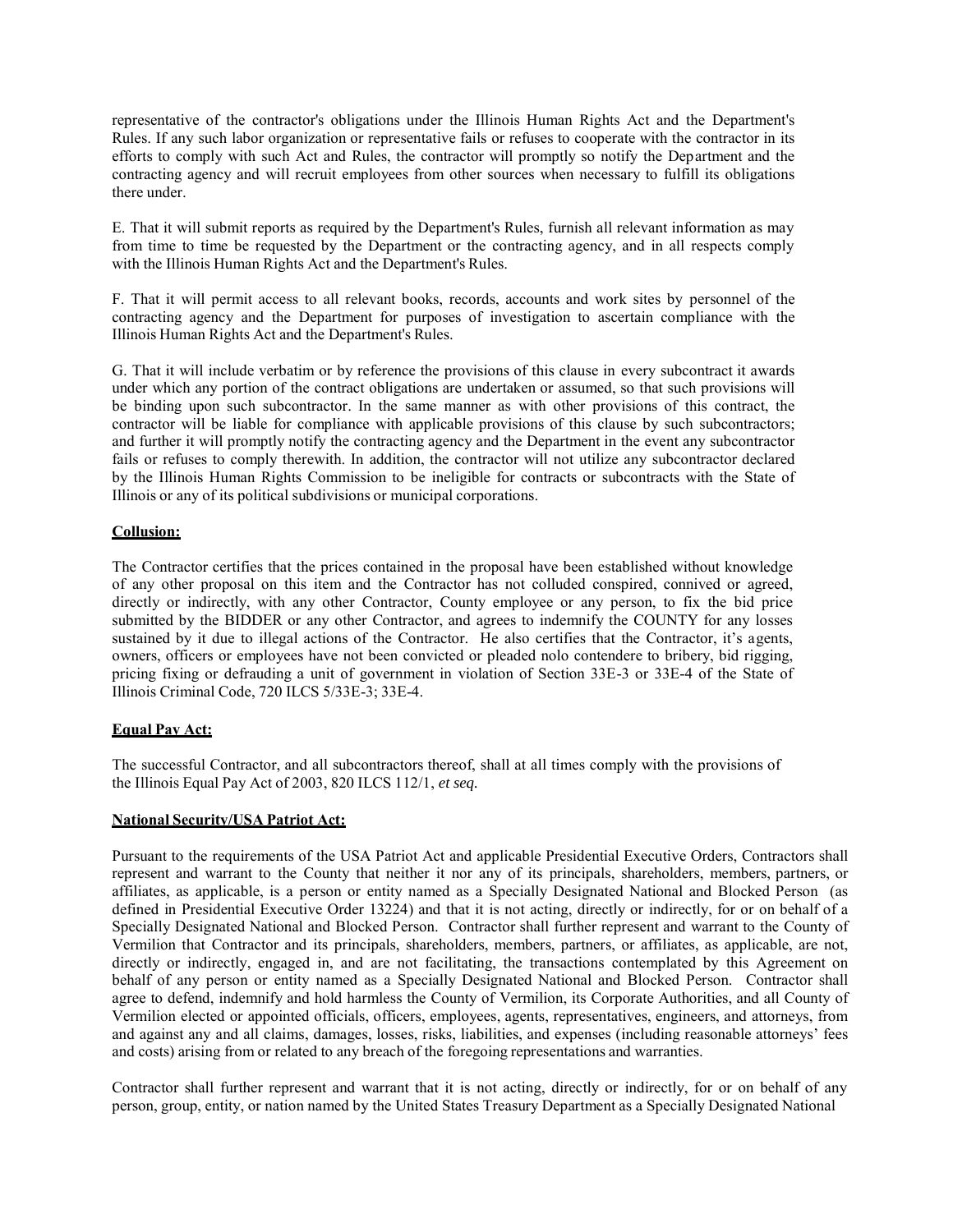and Blocked Person, or for or on behalf of any person, group, entity, or nation designated in Presidential Executive Order 13224 as a person who commits, threatens to commit, or supports terrorism; and that the Contractor is not engaged in this transaction directly or indirectly on behalf of or facilitating this transaction directly or indirectly on behalf of, any such person, group, entity, or nation. Contractor hereby agrees to defend, indemnify, and hold harmless the County, its Corporate Authorities, and all County elected or appointed officials, officers, employees, agents, representatives, engineers, and attorneys, from and against any and all claims, damages, losses, risks, liabilities, and expenses (including reasonable attorneys' fees and costs) arising from or related to any breach of the foregoing representation and warranty.

### **Illinois Freedom of Information Act:**

Contractor agrees to furnish all documentation related to this Agreement and any documentation related to the County required under an Illinois Freedom of Information Act (ILCS 140/1 et. seq.) ("FOIA") request within five (5) days after County issues notice of such request to Contractor. Contractor agrees to defend, indemnify and hold harmless the County, and agrees to pay all reasonable costs connected therewith (including, but not limited to reasonable attorney's and witness fees, filing fees and any other expenses) for the County to defend any and all causes, actions, causes of action, disputes, prosecutions, or conflicts arising from Contractor's, actual or alleged violation of the FOIA or Contractor's failure to furnish all documentation related to a request within five (5) days after County issues notice of a request.

Furthermore, should Contractor request that the County utilize a lawful exemption under FOIA in relation to any FOIA request thereby denying that request, Contractor agrees to pay all costs connected therewith (such as reasonable attorneys' and witness fees, filing fees and any other expenses) to defend the denial of the request. The defense shall include, but not be limited to, challenged or appealed denials of FOIA requests to either the Illinois Attorney General or a court of competent jurisdiction. Contractor agrees to defend, indemnify and hold harmless the County, and agrees to pay all costs connected therewith (such as reasonable attorneys' and witness fees, filing fees and any other expenses) to defend any denial of a FOIA request by Contractor's request to utilize a lawful exemption to the County.

### **Miscellaneous**

Contractor shall allow sixty (60) days for any payment to be processed as required under the Local Government Prompt Payment Act, 50 ILCS 505/1.

The Contractor represents and warrants that it has the requisite experience and ability and sufficient capital, facilities, plant, organization, and staffing to enable the Contractor to perform the Work successfully and promptly.

All prices stated herein are firm and shall not be subject to escalation provided the County accepts this offer within 30 days from the date hereof.

DATED: \_\_\_\_\_\_\_, 20\_\_\_

## VENDOR

If Corporation: By:

Attest: Its:

Secretary/Assistant Secretary